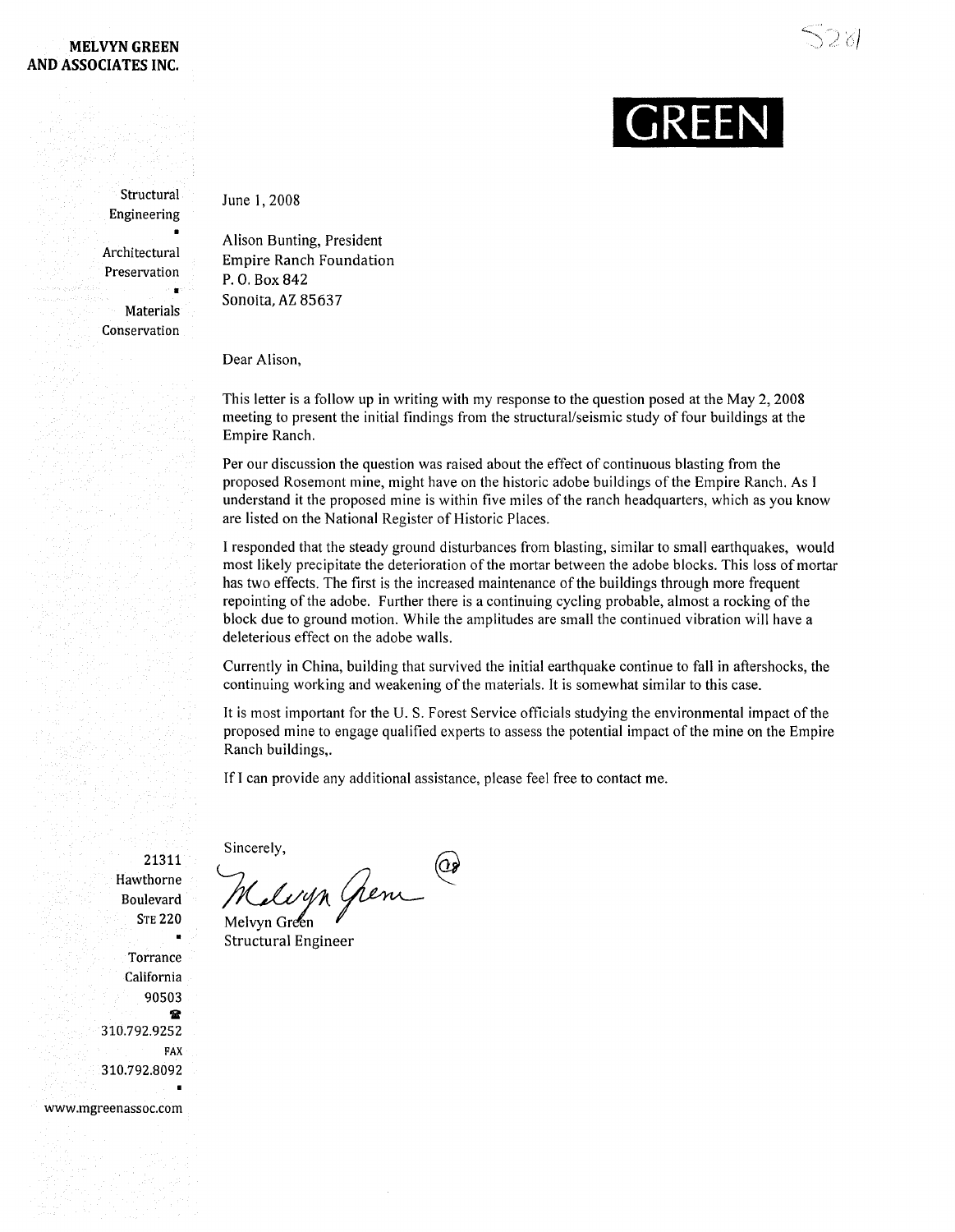



## **EMPIRE RANCH FOUNDATION** <u>the report</u>

P.O. Box 842 Sonoita, Arizona 85637 888..364-2829  $www.$ *empireranchfoundation.org* 

June 17, 2008

Beverly Everson USDA Forest Service Coronado National Forest 300 West Congress Street Tucson, AZ 85701

RECEIVED JUN 202008

Dear Ms. Everson,

On behalf of the Empire Ranch Foundation (ERF) Board of Directors I'm submitting this notification of potential significant negative impact of the proposed Rosemont Copper Mine on the historic buildings of the Empire Ranch Headquarters. The Empire Ranch Headquarters is located on the Las Cienegas National Conservation Area (LCNCA), approximately 5 miles southeast of the proposed Rosemont mine. The LCNCA is administered by the Bureau of Land Management (BLM).

The Empire Ranch House, the oldest part of which was built between 1871 and 1874, is listed on the National Register of Historic Places and is designated a Save America's Treasures site. The Ranch House includes 22 rooms and sprawls over about 4,500 square feet of living space. Its construction is primarily of hand cast adobes. Several historic outbuildings comprise the Headquarters complex including an adobe haybarn built in the 1880s, the south barn c. 1920; and the adobe hired man's house, c. 1910.

BLM and the Foundation work together for cultural resources preservation and adaptive reuse and interpretation. Through this partnership, the Foundation has researched the history of the ranch, developed plans for its preservation and interpretation, and has driven the implementation of those plans through hands-on work, grant writing, and raising funds. To date, the Foundation has contributed over \$500,000, and the BLM's deferred maintenance program has contributed nearly \$1.5 million for preservation work to restore the Ranch House and the other outbuildings at the headquarters.

ERF and the BLM recently commissioned a structural/seismic evaluation of the headquarters buildings to identify the most critical preservation needs and help prioritize future projects. During a meeting to discuss the preliminary results of the evaluation, Mel Green, the structural engineer on the assessment team, was asked what effect continuous blasting from the proposed mine might have on the adobe buildings. He responded that the steady ground disturbances from blasting would most likely precipitate the deterioration of the mortar between the adobe blocks. After the meeting Mr. Green provided the attached letter which documents his opinion.